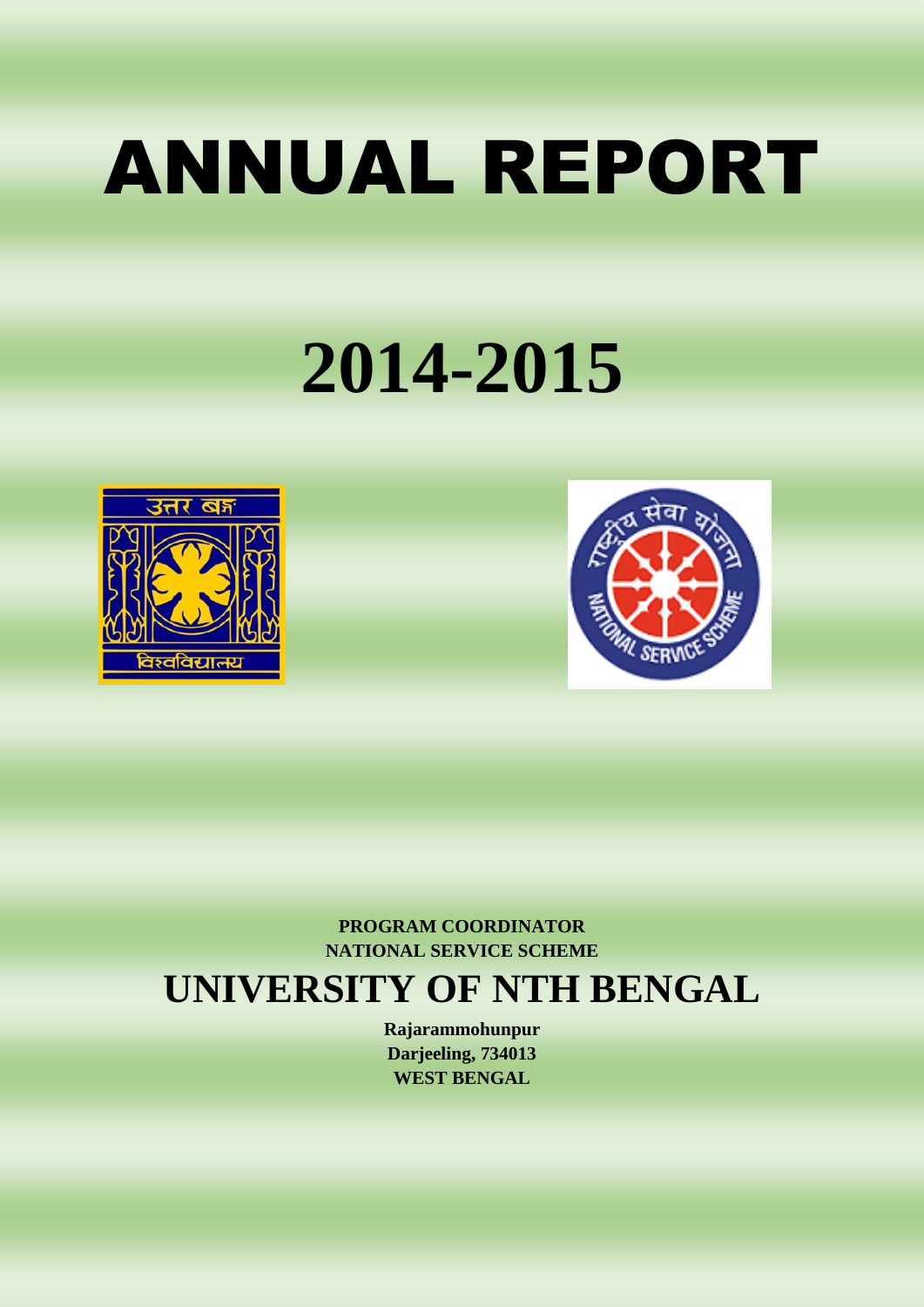#### **ANNUAL REPORT**

#### **2014-2015**

**1st April 2014 -31st March 2015**

**PROGRAM COORDINATOR:**

**Prof. Manosh Chakraborty**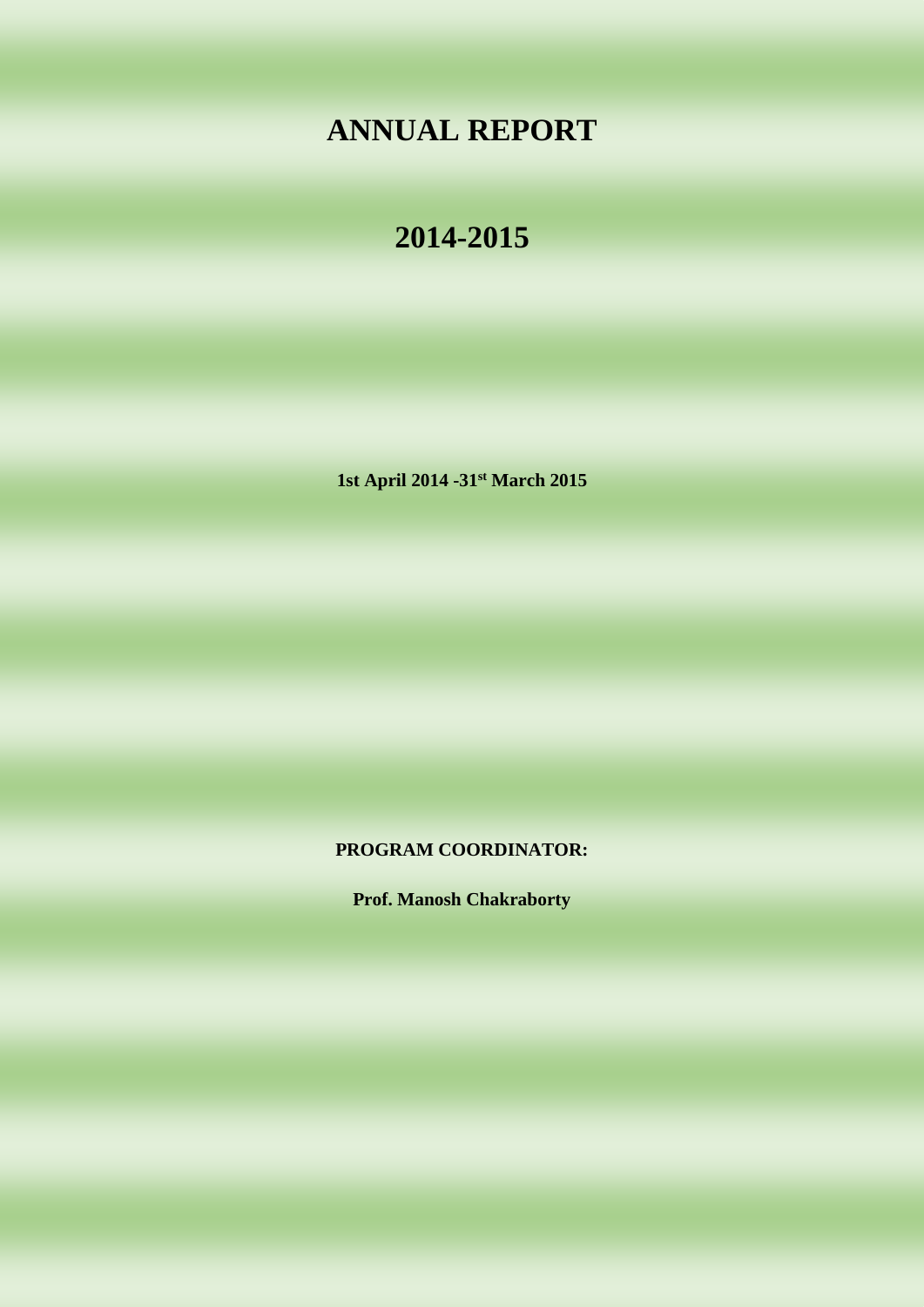University of North Bengal is an educational institution established as per university act of West Bengal and is situates at foot hills of Himalaya of Darjeeling District. The institute providing quality education and research in the part of Eastern India. National Service Scheme has been introduced at the University of North Bengal since 1982. It was introduced as a complement to the academic programs of the University. It has become a part and parcel of the academic system. The major objective ever since has been to involve the students in the society of which they are an integral part. The entire programs of the NSS revolve around the students wherein the NSS volunteers put the students in a single thread in order to implement the NSS objectives. The NSS is a challenging medium for functioning amongst the down trodden section of the society as north Bengal University represents those affiliated colleges which are in majority located in rural areas where majority of the population belongs to Scheduled caste, Scheduled tribe and many other minority communities. To reach this vulnerable section of population and to work for them, the NSS can be a major weapon to curb their destitution.

During this year College units were perform several regular and special camp activities throughout the year under University of North Bengal. Total volunteer enrolled this year about 10,600 in different units of affiliated colleges under the supervision of Program coordinator, University of North Bengal.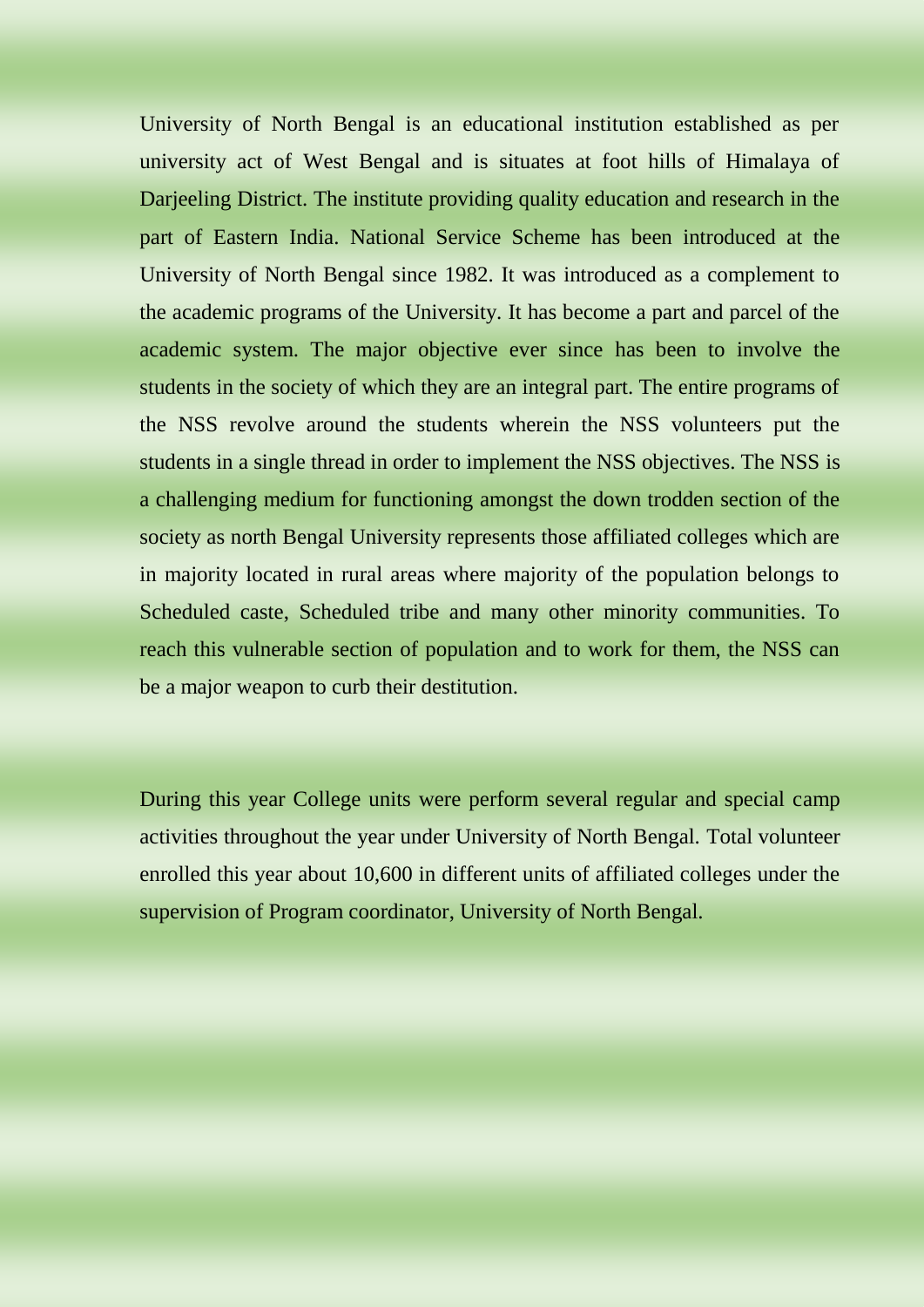

**Dr. Vidyawati Agarwala, Program Officer, Siliguri College Received State NSS Award** 

Dr. Vidyawati Agarwala Receiving West Bengal State NSS Best Programme Officer Award from Hon'ble Minister (HE) Dr, Partha Chatterjee On 26th Aug 2014

**West Bengal State NSS Best Programme Officer Award, 2014, conferred by Higher Education Minister, Govt. of West Bengal on 26th August 2014.**

#### **Some Programs conducted by Siliguri College units**

Organized Blood Donation Camp with Terai Lions Blood Bank , on 1st September 2014

1. NSS Volunteers Participated in Diabetic awareness rally covered Siliguri organized by Siliguri Greater Lions Hospital on 14.11.2014